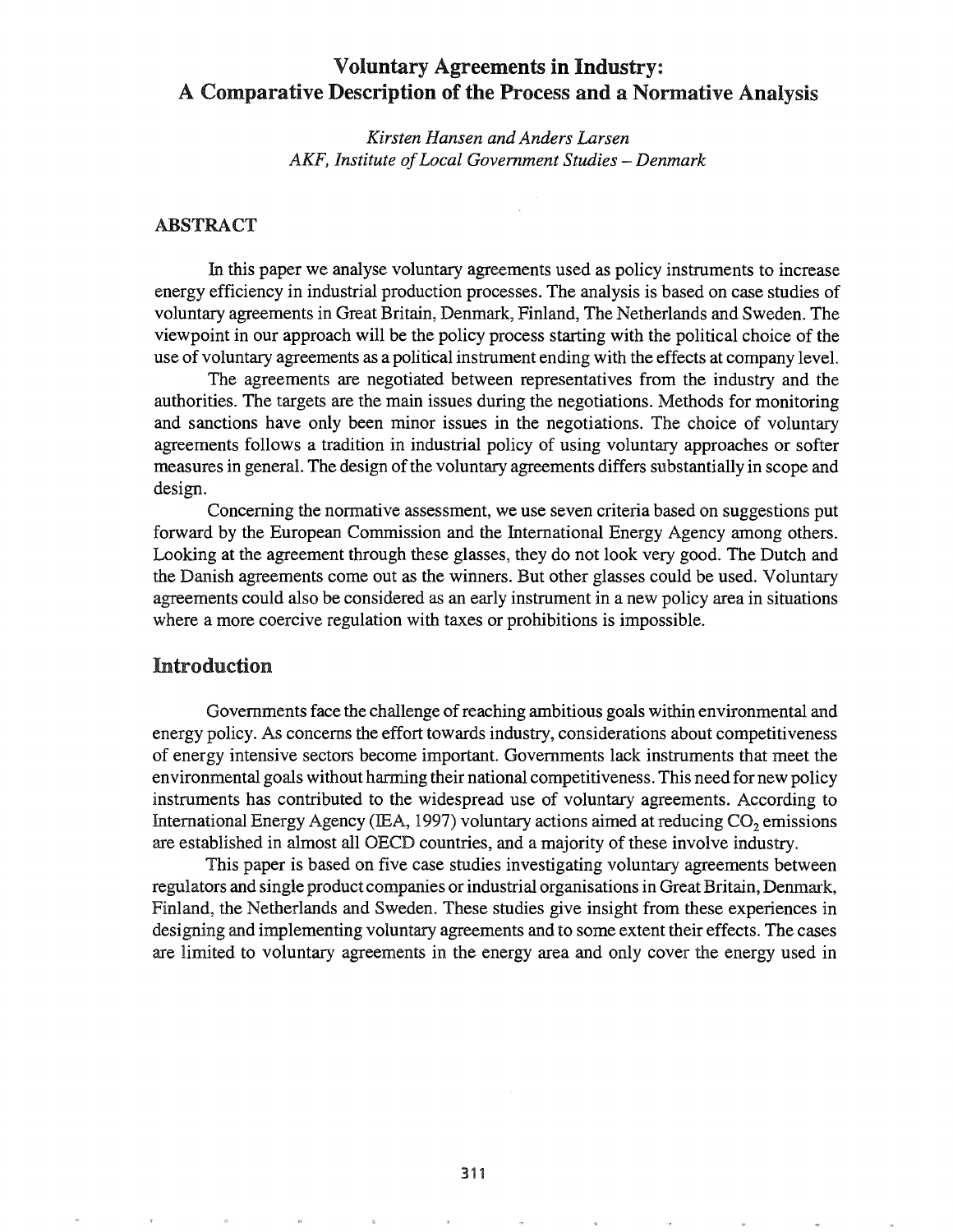industrial production.<sup>1</sup>

Finally, we will make an assessment of the agreement schemes presented in the case studies. We will discuss the weaknesses and strengths in the five agreement schemes, using seven criteria.

To be able to separate the overall programme consisting of several agreements, from the individual agreements concluded between authorities and industrial companies or organisations, the former is in this paper called an agreement scheme, whereas the latter are called agreements.

# Methodology

### The Implementation Perspective

The analyses on these five agreement schemes are based on a model of implementation of policy instruments, inspired by Winter (1994), Vedung (1991) and Mitnick (1980). In this model different levels of the implementation of agreement schemes involving different actors are analysed. The theoretical point of departure at the different levels is not described here, as the focus is the empirical findings.

One level to focus on when investigating agreements is the initial settings that led to *the decision to use agreements.* It is interesting to look into that motives that lead to the decision to use agreements. Is it expectation about agreements being a more efficient policy instrument, or are other more pragmatic reasons important? Explanatory factors could be previous and actual energy policy, a tradition for using agreements as a policy instrument in other areas, new targets within energy policy, inspiration from other countries, interaction with other policy instruments, expectations about agreements.

When it is decided to use agreements as a policy instrument, the specific design of the agreement is going to be negotiated and formulated. This *negotiation* phase allows expression of different interests. An analysis ofthe interests reveals whether they are very contradictory or not, and thereby the potential for cooperation. Also, it is important to note interested parties who did not participate in the negotiations to evaluate whether relevant interests have been considered.

A third level of investigation is at the company level. *What happens in the company when the agreement is concluded,* and what kinds of *effects* result from this? This includes questions such as: What were the motives behind investments and activities? How is the agreement controlled and monitored? Have the authoritiesfulfilled their obligations? Have the companies or industrial organisations cooperated with authorities in meeting the goals of the voluntary agreement? Have the voluntary agreements after all resulted in investments or activities leading to energy savings?

<sup>&</sup>lt;sup>1</sup> The implementation analysis is described in Krarup and Larsen (1998), Larsen, Krarup & Kræmer (1998). The country case studies are described in details in Hansen et al. (1998) and for the Danish Agreement Scheme in Johannsen et al. (1998). The case studies were carried out during 1996 and 1997, so new adjustments in 1998 are not considered in the studies.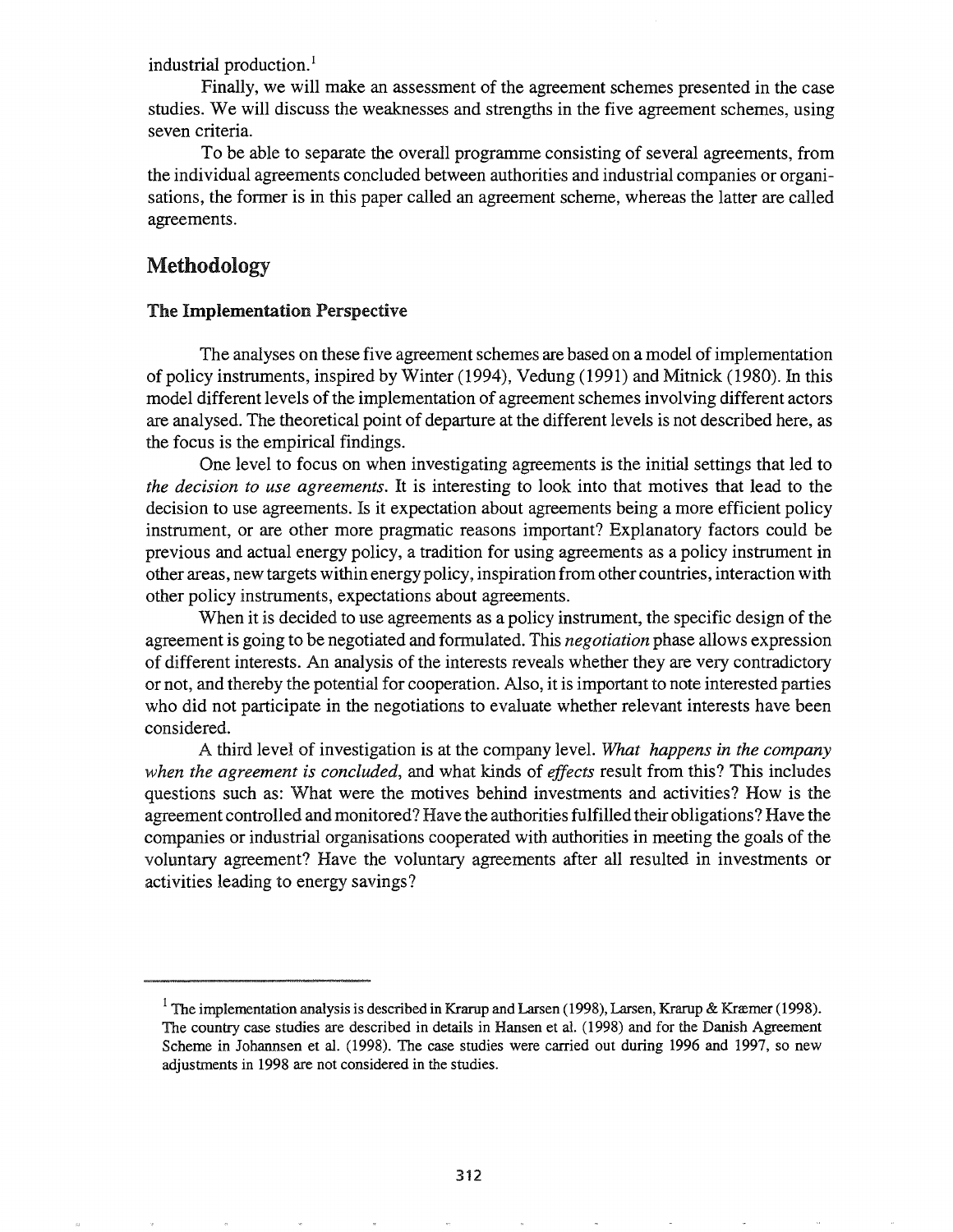## Five Agreement Schemes

The empirical findings from the five case studies will be presented according to the policy process, *choice ofagreement, negotiations* and *implementation (at company level) and effects* as this is the structure applied in the investigations. Concerning the depth of the investigation, *negotiations* and *implementation and effects* have received most attention, whereas the choice of agreements is investigated more briefly.<sup>2</sup> The five agreement schemes are briefly introduced in the following section and in Table 1.

## Presentation of Agreement Schemes

|                     | <b>Great Britain</b>                                       | <b>Denmark</b>                                                 | Finland                                                                        | The Nether-<br>lands                                                         | Sweden                                                                                             |
|---------------------|------------------------------------------------------------|----------------------------------------------------------------|--------------------------------------------------------------------------------|------------------------------------------------------------------------------|----------------------------------------------------------------------------------------------------|
| Programme<br>name   | Make a Corpo-<br>rate Commit-<br>ment Cam-<br>paign (MCCC) | Agreements on<br>Industrial<br>Energy<br>Efficiency            | Agreements on<br><b>Industrial En-</b><br>ergy Conser-<br>vation Mea-<br>sures | Long-Term<br>Agreements on<br>Energy<br>Efficiency<br>(LTA)                  | EKO-Energy                                                                                         |
| Year of<br>adoption | 1991                                                       | 1996                                                           | 1992                                                                           | 1990                                                                         | 1994                                                                                               |
| <b>Target group</b> | The biggest<br>companies in<br>the UK                      | Energy inten-<br>sive compa-<br>nies                           | Industrial sec-<br>tor<br>organisations<br>and individual<br>companies         | Industrial sec-<br>tor organisa-<br>tions and indi-<br>vidual compa-<br>nies | Big companies                                                                                      |
| <b>Target</b>       | Implementa-<br>tion of proce-<br>dures                     | Energy<br>management<br>& specific<br>conservation<br>projects | 10-15% reduc-<br>tion in energy<br>intensiveness<br>in 2005*                   | 20% reduction<br>in energy<br>intensiveness<br>in 2000**                     | Reduction of<br>industrial elec-<br>tricity con-<br>sumption<br>through<br>changed proce-<br>dures |
| <b>Sanctions</b>    | None                                                       | Not refunding<br>CO <sub>2</sub><br>reimbursement              | None                                                                           | Threat of other<br>regulation                                                | None                                                                                               |

|  |  | Table 1. The Analysed Agreement Schemes                                                                          |  |
|--|--|------------------------------------------------------------------------------------------------------------------|--|
|  |  |                                                                                                                  |  |
|  |  | <i>рациялык</i> тал <i>ынын каланаттык каташы аттык кататтык кататта башкаш</i> унун кататта каташтан каналаттан |  |

\* Compared with the 1990 level.

\*\* Compared with the 1989 leveL

*Great Britain* the Energy Efficiency Office in 1991 took the initiative to create an environmental and energy scheme called »Make a Corporate Commitment Campaign«

 $2 \text{ A}$  more thorough analysis of this phase is carried out in the project »Joint environmental policy making: new interactive approaches in the ED and selected member states« (Contract CT96-0227) coordinated by Duncan Liefferink, Wageningen Agricultural University, The Netherlands.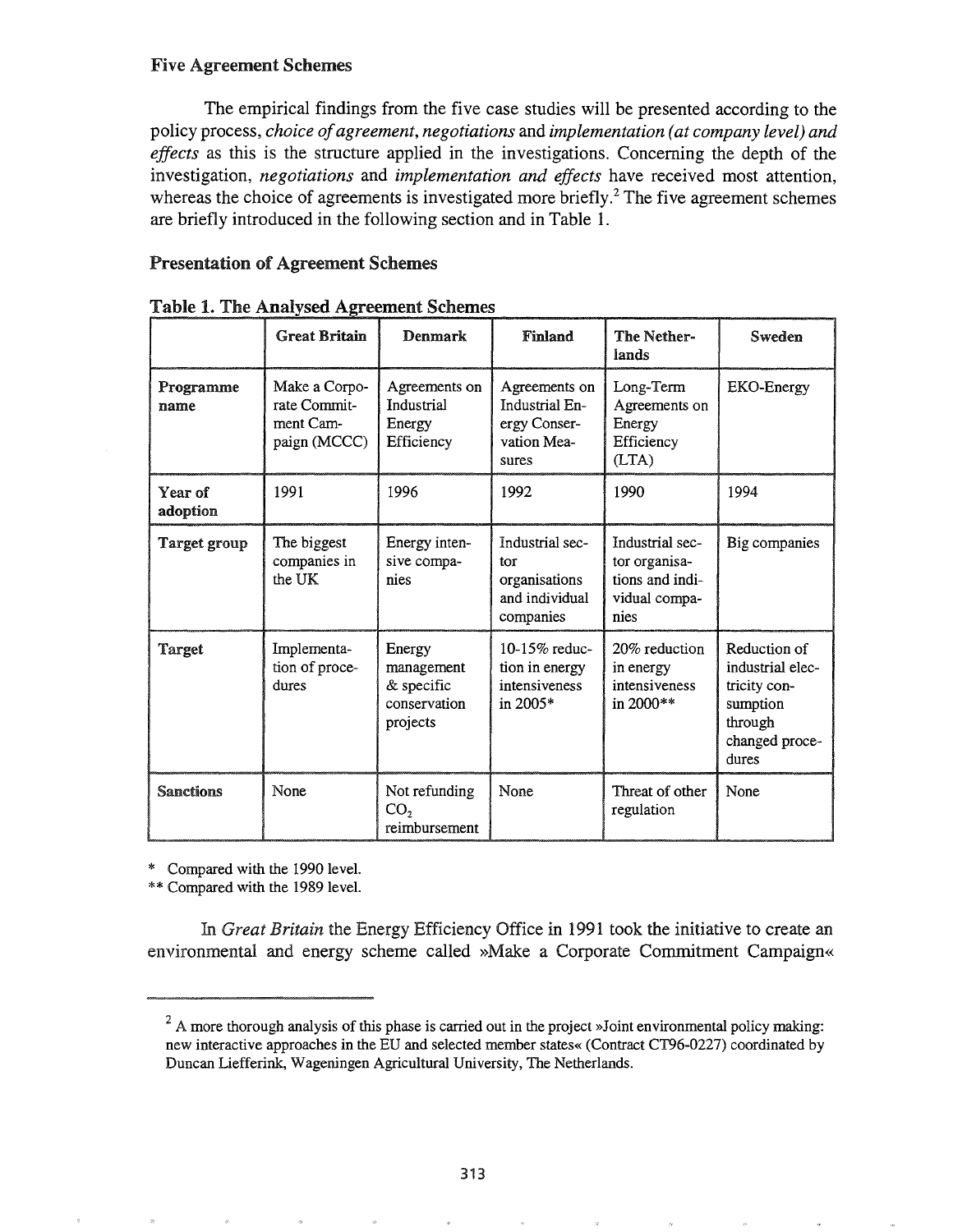(MCCC). MCCC is a scheme originally aimed at big companies with more than  $1,500$ employees. The agreement is a standard describing seven procedures to which the participating companies commit themselves.<sup>3</sup> The main instrument is to increase information concerning energy efficiency in the companies. An indication of the performance of the companies in the MCCC exists in the form of national surveys, but no possibility of subsequent sanctions exists.

In *Denmark* an energy agreement scheme was adopted in 1996 after an intense debate in parliament. The programme is called »Agreements on Industrial Energy Efficiency«. Energy intensive companies may get reimbursement of part of their  $CO<sub>2</sub>$  tax if they enter an agreement with the regulator. The agreement determines, based on an estimation of cost effectiveness, specific energy saving projects to be implemented by the companies. Yearly, the companies report their progress to the authorities. The reimbursement is cancelled, if the company does not maintain its obligations. This has happened once. The main instruments used are partly subsidised energy audits and reimbursement of  $CO<sub>2</sub>$  tax.

In *Finland* the Ministry of Trade and Industry in 1992 took the initiative to create an experimental programme for an energy agreement scheme with inspiration from the Dutch LTA programme (see below). »The Agreements on Industrial Energy Conservation Measures« lay down goals for specific levels of improvements in energy efficiency in industrial sectors and individual companies. The target is to reduce energy intensity by 10-15% by yearthe 2005, depending on the size of the companies and the kind of energy use, in relation to the level of 1990. Agreements are a possibility for sector organisations and individual companies. In this paper only agreements with sector organisations are dealt with.<sup>4</sup>

In *the Netherlands,* the Ministry of Economic Affairs in 1990 implemented an agreement scheme called »Long-Term Agreements on Energy Efficiency« (LTA). The energy authorities and industrial sector associations enter an agreement endorsing the national target of 20% reduction of energy intensiveness in the sector during the next ten years. Today, the agreements cover 90% of Dutch industrial energy consumption, mainly through agreements with sector organisations. Subsequently, the individual companies enter the agreement by signing a letter of intent. Also here, the targets are specific reductions of energy intensity. Annually, the companies report their progress to the authorities. No formal sanction structure exists at individual company levels, but the threat is that the authorities exchange the agreements with other kinds of regulation.

In *Sweden,* NUTEK (the Swedish energy agency) launched an agreement scheme in 1994 called »EKO-Energy«<sup>5</sup> NUTEK enters agreements with big companies. The instruments are standards for energy efficiency of processes, environmental standards and standards for

 $3$  The seven procedures are: to publish an energy and environmental policy, to implement energy management, to monitor and evaluate the level of perfonnance, to set up targets for perfonnance improvements, to include the employees in the process, to carry out regular energy audits, and to report on the system and the progress to employees and shareholders.

 $4$  The information in this paper concerning the Finnish agreement is based on an agreement scheme established in 1992. In November 1997 new agreements were signed between the Ministry of Trade and Industry and the various industrial companies, industrial organisations, service sector organisations, municipalities, etc. This new scheme is still at the first stage.

<sup>&</sup>lt;sup>5</sup> The administration is by now taken over by STEM, The Energy Authorities of the State. EKO- in EKOenergy is no abbreviation but simply a name.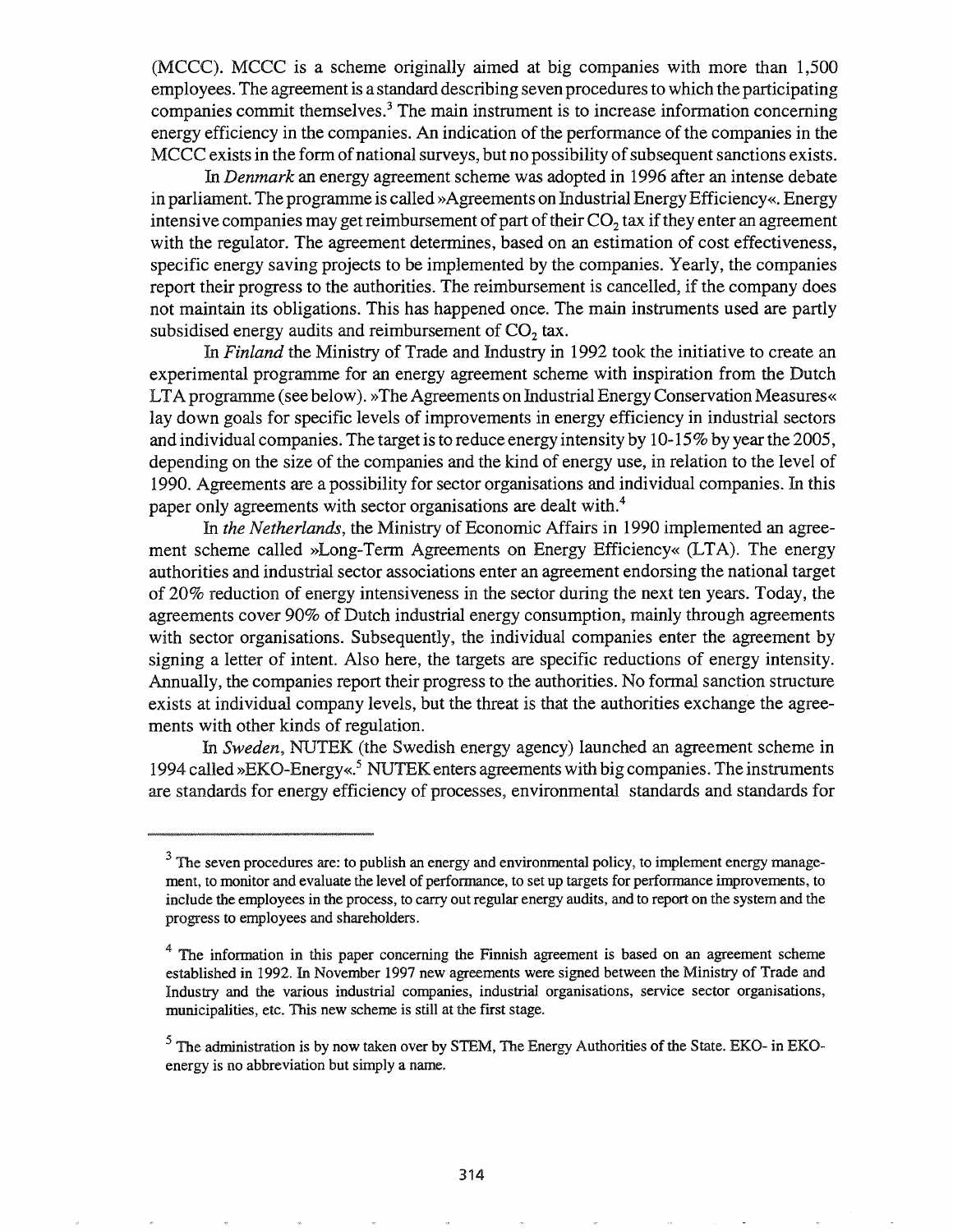purchases. The agreements last as long as the company and the authorities want them to. No formal control or sanction structures exist.

### The Political Choice of Agreements

The investigated agreement schemes are decided at different levels. Some are decided through a parliamentary process. Others are decided in the agencies as a result of a parliamentary discussion about, e.g., an extended effort towards energy conservation and GHG-reduction.

TheBritish agreementscheme *»Making a Corporate CommitmentCampaign« (M*eCC) was introduced by the Energy Efficiency Office (EEO), which at the adoption time was a part of the Department of Energy.<sup>6</sup> The EEO had previously launched campaigns aiming at energy efficiency. Despite these campaigns, the management of companies did not (according to the EEO) give energy efficiency and energy management much attention. MCCC was born because of the need to focus more management attention on energy. MCCC was not passed through parliament but established by the EEO. From 1991 to 1997, 2,000 companies signed the commitments of MCCC. About  $1,300-1,400$  of them are industrial companies. The Department of Environment estimates that the participating companies account for approximately 10% of total industrial energy consumption.

The national goal concerning *CO<sub>2</sub> reduction* in *Denmark* is a decrease of 20% of the level in 1988 by the year 2005. To be able to reach this goal, further efforts for energy savings and  $CO<sub>2</sub>$  reduction from industry were necessary. This led to the introduction of a  $CO<sub>2</sub>$  tax for industry. Environmental organisations were informed about this, and approved the introduction of taxes but they were not further involved (Johannsen et al.,1995). The Danish voluntary agreements are very much linked to the  $CO<sub>2</sub>$  taxes. Several taxation models were discussed with industry, which opposed the idea of a  $CO<sub>2</sub>$  tax on the basis of the need to protect competitiveness of industry. During these negotiations, the industrial organisation, the Confederation of Danish Industries (DI), launched the concept of voluntary approaches, referring to the Dutch LTAs as an alternative to taxes. This was rejected by the authorities, but it was agreed that agreements could be used as a supplement to  $CO<sub>2</sub>$  taxes. In 1997, 37% of the total energy use in industry was covered by agreements (Pedersen et al., 1998).

*The choice of voluntary agreements in Finland* was part of a programme for energy savings established by the Finnish Parliament in 1992. This programme for energy savings was formulated by a working group consisting of representatives from the Ministry of Trade and Industry, as well as representatives from industrial organisations, supply companies, etc. The decision to apply voluntary agreements was not it self passed through parliament, but via the programme for energy savings and it was closely connected to a previous parliamentary decision. One motive for introducing agreements was the economic interests of industry. Therefore, agreements being a »softer« instrument than for instance taxes seemed suitable. Also, the working group was aware of the Dutch voluntary agreements, LTAs, and had used this knowledge as inspiration.

*The Dutch national targets concerning* CO<sub>2</sub> *reductions* are formulated in the action plan »The National Environmental Policy Plan - Plus«, issued in 1990. According to this, the

<sup>&</sup>lt;sup>6</sup> Until 1992, the EEO and the programme were administered by the Department of Energy. In 1992, the Department of Energy was closed down. The EEO was moved to the Department of Environment.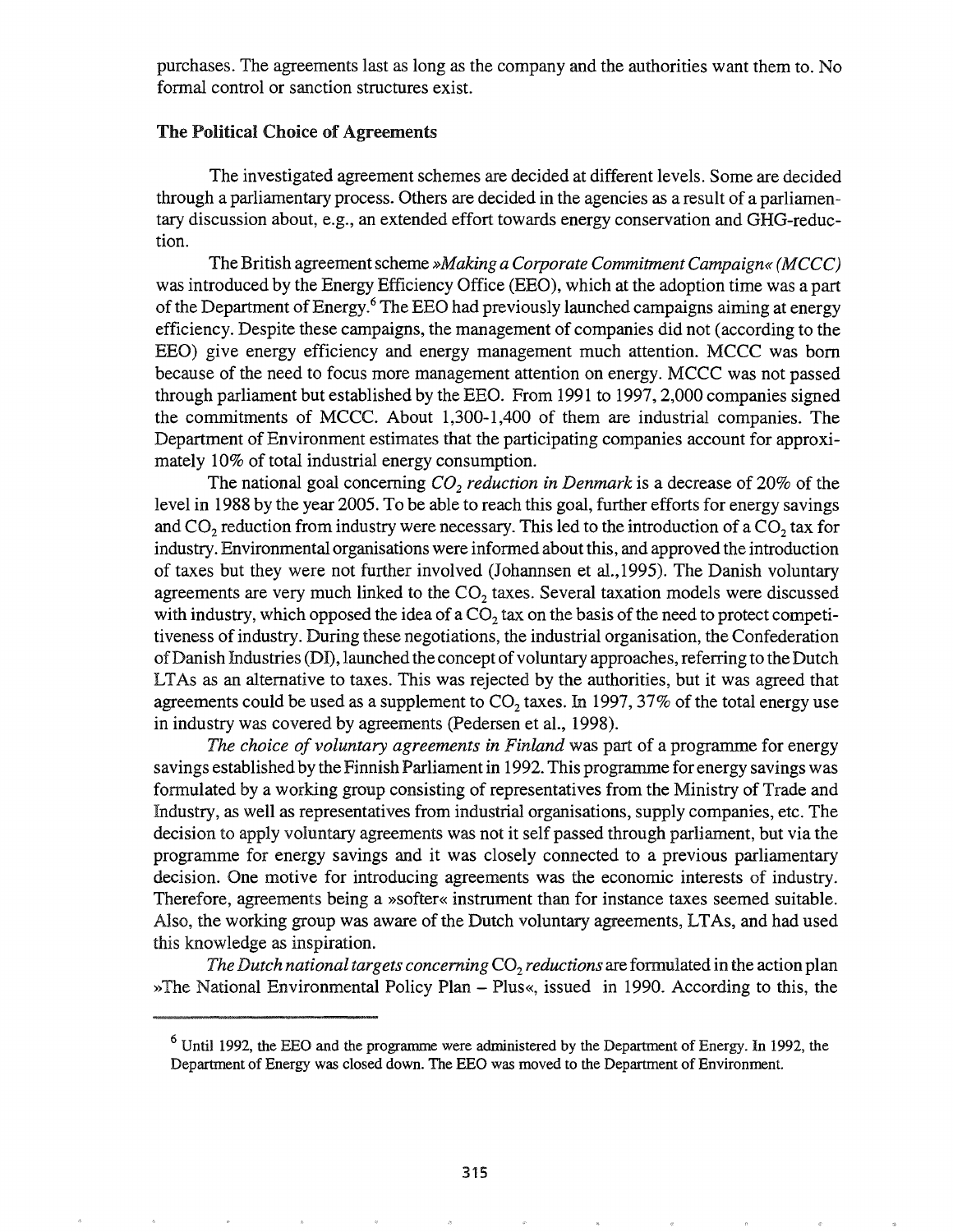overall  $CO_2$  emission by the year 2000 should be reduced by 3% compared with 1989. 50% of this reduction of  $CO<sub>2</sub>$  emission is expected to be gained through improved energy efficiency in industry and the energy supply sector. Therefore increased effort towards industry's energy efficiency was needed.

In addition, industry and authorities had, during the eighties, cooperated through voluntary agreements concerning environmental policies. The decision of using agreements as a policy instrument in the energy area can, in this perspective, be understood as a continuation of the tradition of cooperation between industry and authorities. The Dutch LTAs were introduced in 1990 and now cover 90% of industrial energy consumption through 26 voluntary agreements (Ministry of Economic Affairs, 1998).

*The introduction of the agreement scheme in Sweden* was decided in the agency, NUTEK, (Narings- och teknikutvecklingsverket) dealing among other matters with energy questions. The decision was thus not passed through parliament. The introduction of this scheme is largely attributable to the  $CO<sub>2</sub>$  emission reductions that Sweden is committed to, through the United Nations' Framework Convention on Climate Change. One experience NUTEK had with previous energy saving programmes was that too many administrative tasks could keep the companies from participating, although subsidies could be given. Thus, NUTEK was searching for an instrument with the starting point in the companies' wants and needs. In this search NUTEK was inspired by the American »Green Lights Program«. Another attempt to comply with the need and wants of the companies was to combine the energy saving programme with elements concerning the company's environmental policy. In general, the companies are more concerned with environmental policies than energy policies as they are more important in relation the image of the company. Thus, an environmental audit is offered and one of the obligations of the company is to become certified via either EMAS or ISO 14001. In all, 15 industrial groups covering 50 production plants have concluded an agreement with NUTEK. On a rough estimate this corresponds to 1.5% of total industrial energy consumption in Sweden.

*To sum up,* the reasons for using voluntary agreements as a policy instrument, follows a tradition of using softer policy instruments. In other words, (further) taxation on energy or CO<sub>2</sub> emissions is politically hard to adopt. Agreements are thereby leading the way for alternative approaches to improve energy efficiency and reduce emissions. The introduction of voluntary agreements is also inspired by the experience ofother countries' use of voluntary agreements. This does not mean that the design of the agreement schemes are alike. On the contrary, the designs and the targets groups differ considerably.

#### **Negotiations**

The negotiations are the occasion for the participating company or industrial organisation to make the voluntary agreement fit its needs. In *the case ofMCCC andEKO-energy,* this part of the process did not exist. The companies can choose whether or not to participate, but there can be no changes in the content of the agreement. Consequently, the environmental organisations have no chance to influence the agreement signed.

As most of the voluntary agreements in the *Danish agreement scheme* are concluded with single companies, participants in the negotiations between authorities and industry, are representatives from Danish Energy Agency (DBA), and from the specific company. The course is normally initiated by the company sending a declaration of intent to the DEA. After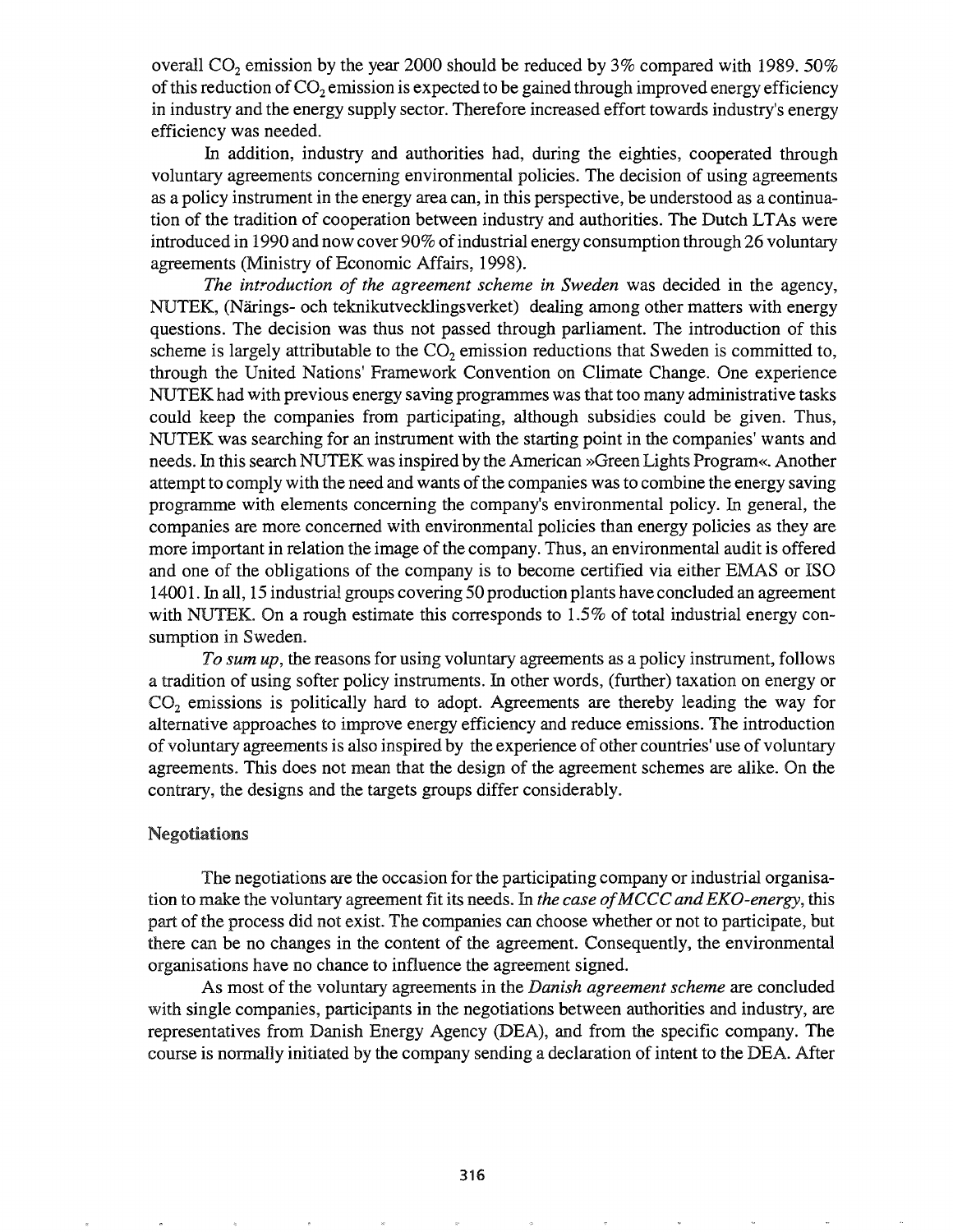the company is informed about obligations of the agreement, an energy audit of the company is initiated. The energy audit provides the basis for further negotiations. The targets are defined in terms of energy saving projects that the company should fulfil before the agreement expires, i.e., within three years. Among the energy saving projects proposed in the energy audit, the company must undertake those with a payback period less than four orsix years depending on the kind of energy use (heavy or light processes). It is stated that in general there is no conflict concerning the identification of the energy saving projects in the agreement. However, the officials in DBA have only the energy audit to lean on when negotiating with the companies. The consequence is that the companies can influence the selection of energy saving projects considerably.

*The Filznish agreements* were signed a month after the conclusion of the programme for energy savings which included the agreement scheme, and the subsequent negotiations therefore could be understood as a continuation of the cooperation in the working group. The representative from the authorities was the Ministry of Trade and Industry and from industry it was the Confederation of Finnish Industries and the Energy Federation of Finnish Industries (TELI). This latter organisation was established in 1992 and was tasked with energy-related issues for industry. The remaining participating industrial organisations, the Chemical Industries Federation of Finland, the Finnish Forest Industries Federation and the Federation ofFinnish Metal, Engineering andElectrotechnical Industries, were informed about the course of the negotiations. The negotiations do not seem to have demanded too much effort of the participants. There was neither involvement of, nor contact with other interest groups, such as environmental organisations.

The overall target for energy efficiency improvements in industry in the *Dutch agreement scheme,* LTA, is 20% improvement by the year 2000, compared to the energy efficiency in 1989. The targets for individual sectors are also 20% on average. This is a common target for the sector as a whole. The negotiations about the target are based on an analysis of the possible savings in the sector. The companies within the sector organisation adopt the overall target. In practice, the companies contribute to the target according to their abilities to achieve energy savings. The targets are expressed in energy efficiency and are thus related to the specific energy consumption.. They are settled on the basis of negotiations between the sector organisation, the Ministry of Economic Affairs and NOVEM. Other issues, such as calculation of the index to illustrate the energy efficiency improvements and methods of monitoring, have been treated as minor issues during the negotiations. The negotiations in the Dutch LTAs are a much more time-consuming part of the course of the agreement compared to the other agreement schemes. It can take between 12 and 36 months to conclude an agreement. The very profound and time-consuming negotiations could indicate that the mission of the negotiations, besides resulting in a consensus about the target, which seems to be more or less settled in advance, isto generate information about the energy saving potential in the specific sector. The sector organisations are committed to the Ministry of Economic Affairs and vice versa. The role of NOVEM is as the connecting link between the two parties. Thus, NOVEM is not an opponent to the sector organisation, but is signing the agreement in order to commit itself to its tasks in the agreement scheme, such as technical assistance, monitoring etc.

*All in all* the agreements are negotiated between representatives from the industry and the authorities. No environmental organisations or other interested parties have had the opportunity to influence the agreement.. In the Danish case, environmental organisations were involved in the design of the agreement scheme to a small extent, but not concerning the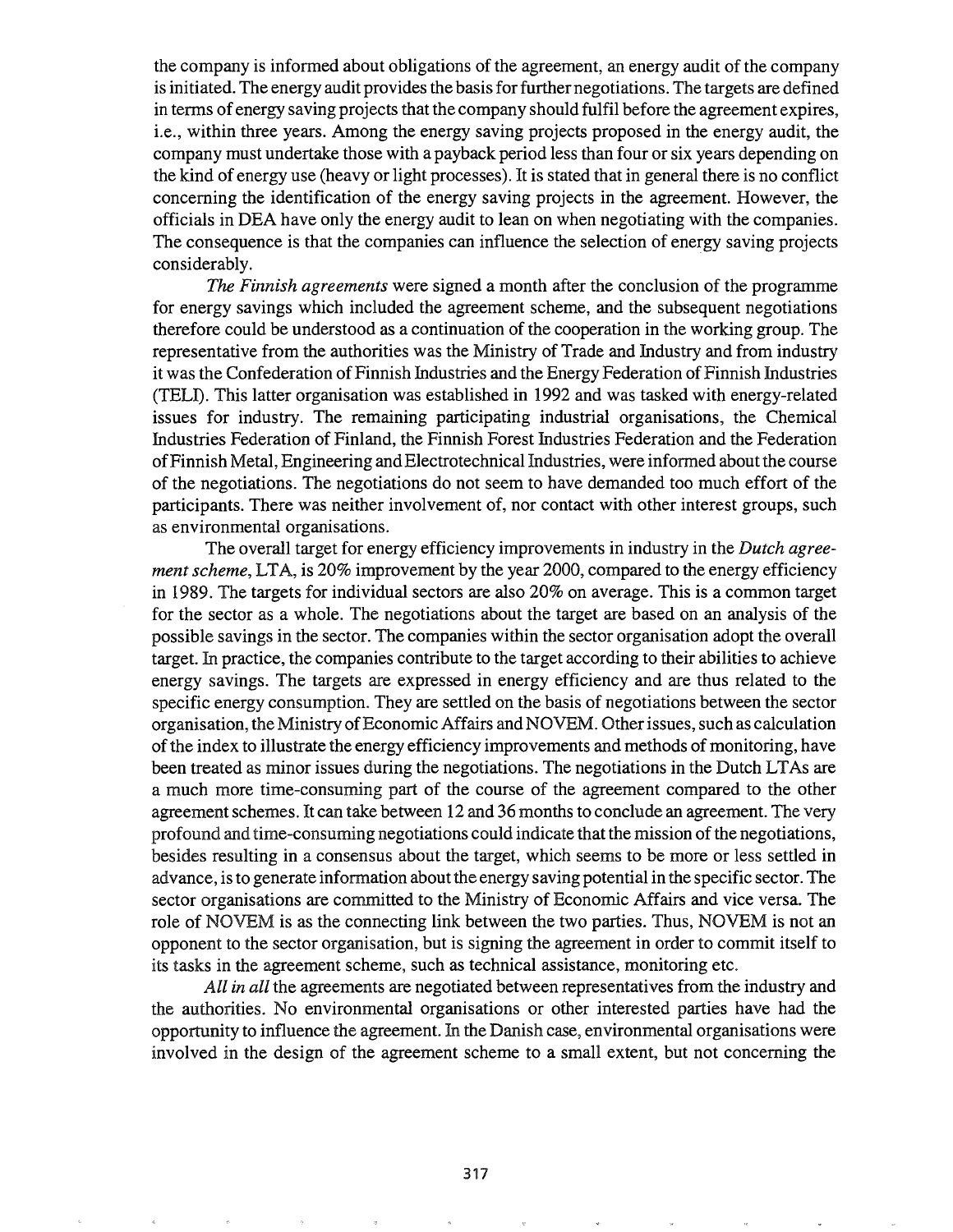agreements with companies. The agenda seems to be predefined in various ways. In the Danish agreement scheme the only issue is identifying the activities necessary to enter an agreement. The Finnish and Dutch negotiations are concerned with setting energy efficiency goals. Other issues, such as methods for monitoring and sanctions, are discussed briefly during the Dutch negotiations. Concerning the efforts made to reach an agreement, there appears to be large differences. The Dutch and Finnish cases represent the extremes.

#### Implementation at Company Level and Effects

The implementation of *MCCC* consists of two simple parts. First, the companies sign the agreement, the »Declaration of Commitment« and second, the participating companies fulfil the obligations. Without too many problems, 1,500 companies signed the agreement, but after that interest declined. This led to an enlargement of the target group so that also smaller companies could participate. In the beginning, the target group were companies with more than 1,500 employees. The enlargement meant that companies with as few as 100 employees, and in special cases even smaller companies, could participate. Originally, it was the idea to make the top management commit to the agreement, but in practise the authorities let the companies decide who would sign. Concerning monitoring and sanctioning, the authorities deliberately do not make too high demands. There has been no kind of forcing or punishing the companies for not fulfilling the agreement, and the EEG has never excluded any company from the list of participating companies.

In 1994, the Corporate Commitment Club was established in order to help the participating companies. Most of the activities within the Corporate Commitment Club, such as seminars and newsletters, were not exclusively addressed to companies participating in MCCC.

Evaluations (based on surveys) of the management of energy in companies are carried out yearly. This survey does not only cover companies within MCCC. In 1995, only 49 companies within MCCC were in the survey (BMRB International Ltd., 1995). In general, the MCCC companies have a reasonable score in fulfilling some of the commitments. But it is, of course, unclear whether this high score is due to the MCCC, or ifit had happened anyway. No quantitative assessment of the effects of the MCCC has been made. However, in 1995 the participating companies were asked whether the programme had an effect. 700 companies answered, of these 10% indicated that MCCC had a major effect, and 50-60% indicated that it had a slight effect, and the remaining companies had not observed any effect at all. Thus, the effect in terms of energy savings is probably not big. In the EEO it is considered that the major effect of MCCC is that energy has appeared on the agendas of boards of directors.

The companies in the *Danish agreementscheme* must implement the identified energy saving projects, and subsequently report the developments in their energy consumption and implementation of projects to the DEA. A survey investigating the impact of the agreement scheme on energy consumption shows that the energy savings due to the agreed projects are expected to amount to 2.2% of total energy costs.  $34\%$  of these savings are expected to be realized anyway which leaves the net impact of the project to be 1.4% of total energy costs (Togeby  $&$  Hansen, 1998). Further savings are expected since several companies have agreed to investigate a number of specific energy saving opportunities during the three-year period. Also, the agreed activities in relation to energy management are expected to result in energy savings (Kramp et al., 1997).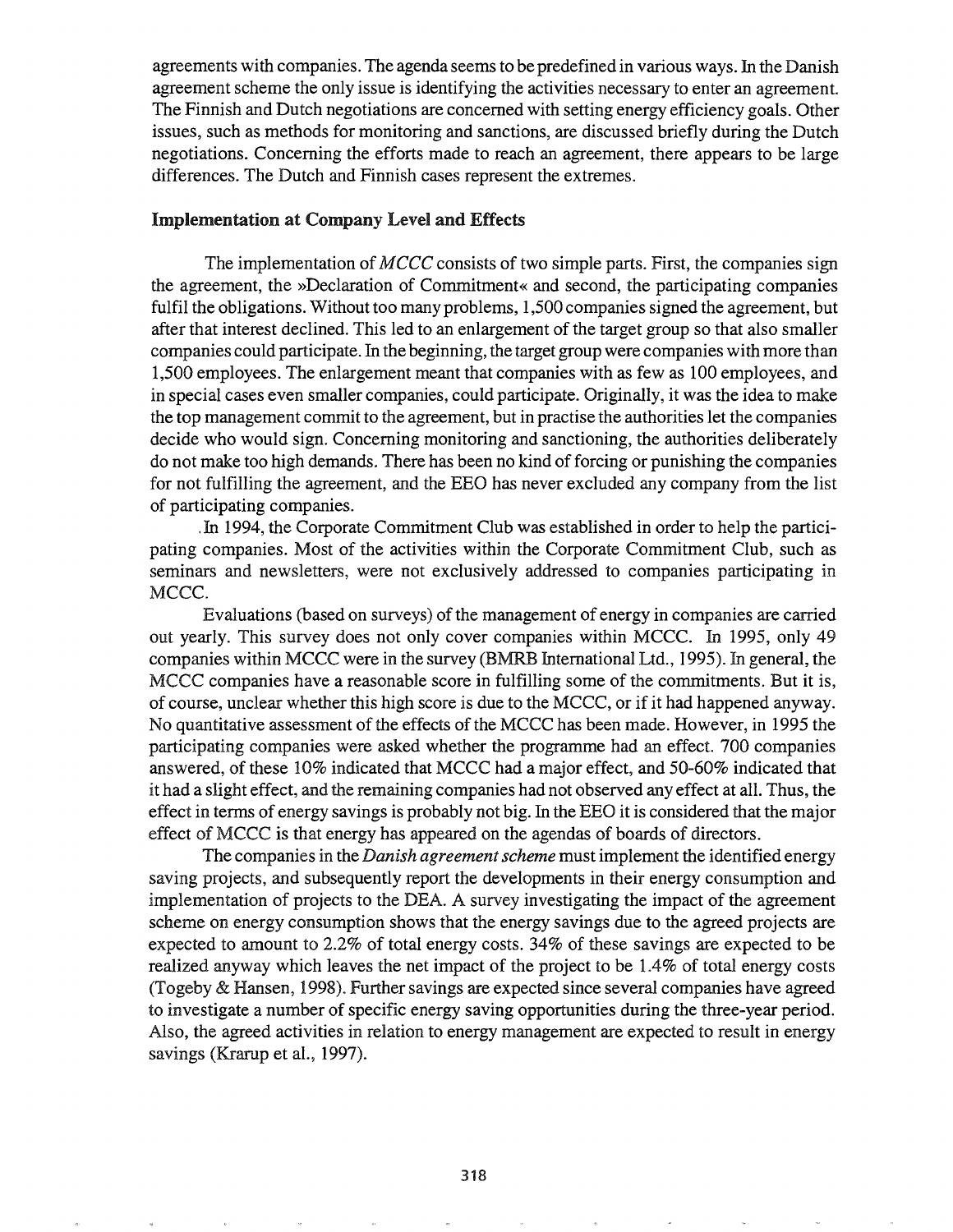The obligations and means in the *Finnish agreement scheme* that should lead to increased energy efficiency are divided between the industrial organisations and the Ministry of Trade and Industry. The industry carries out energy audits, and hereby identifies suitable areas for energy savings. Also, it should seek to increase research and development aiming at energy efficiency. Furthermore, it should organise education and information for employees and monitor and report to the authorities about energy consumption. The Ministry ofTrade and Industry should, if possible within its budget, make subsidies available for the participating companies. TELl was responsible for gathering data about the development in specific energy consumption, i.e., energy use per unit of production. But in 1995, TELl was closed, and no systematic gathering of data has been done since the last effort of TELl in 1993. This poor monitoring makes it impossible to evaluate the effects of the agreement scheme in terms of energy savings. Other issues, such as an increased focus on energy questions and increased focus on methods in order to measure specific energy consumption, could be regarded as indirect effects.

When a company has signed *the Dutch LTA,* it is obligated to set up an Energy Conservation Plan. In this plan, the energy saving investments planned for the next four years are indicated. Furthermore, projects that possibly can be carried outshould be noted. This plan must be approved by NOVEM. For the sector as a whole a »Long Term Plan for Improvement of Energy Efficiency« describing the necessary effort to reach the target is set up.

The agreement is monitored every year and the improvement in energy efficiency is measured via an energy efficiency index, EEl. This index expresses the development in energy used to produce a specific amount of the product. The index in 1989 is 100 and the target is thus to reach an EEl at 80 by the year 2000. The companies report the data needed to calculate the EEl to the sector organisation. The sector organisation gives it to NOVEM, which subsequently writes a report for the industry as a whole describing the development in the EEl in the different sectors. Energy efficiency had improved by 12.5% in 1996, in the industry as a whole (Ministry of Economic Affairs, 1998). This means that in 1996, the EEl was 87.5. In connection with the yearly monitoring, the progress made by the companies is evaluated by comparing the results with the Energy Conservation Plan. Deviations are discussed with NOVEM. Monitoring was considered a heavy work load by case study participants.

When a Swedish plant within a company signs an EKO-energy agreement, NUTEK makes sure that consultants are ordered to carry out an energy and environmental audit. Based on these, the company must set up its energy and environmental policies including action plans. NUTEK follows the formulation of these policies closely. While this is done, NUTEK also ensures that the company management receives guidelines on energy efficient purchases.

The idea is that NUTEK follows the plant for two years, and subsequently it is expected that the company continues the work itself. Thus, the most important element in the agreement scheme is that the plants and their companies continue to strive for environmental improvement and energy savings. At the end of the case study, all companies were still in regular contact with NUTEK.

*To sum up,* it is evident that there are big differences across countries in what is implemented and how it is done. The British MCCC is very much based on the assumption that a better image concerning energy is important for the company. This is the only element that is offered to the companies participating, as the services offered are often available to all companies.

A striking trait in the implementation of the Finnish VA scheme is the lack of monitor-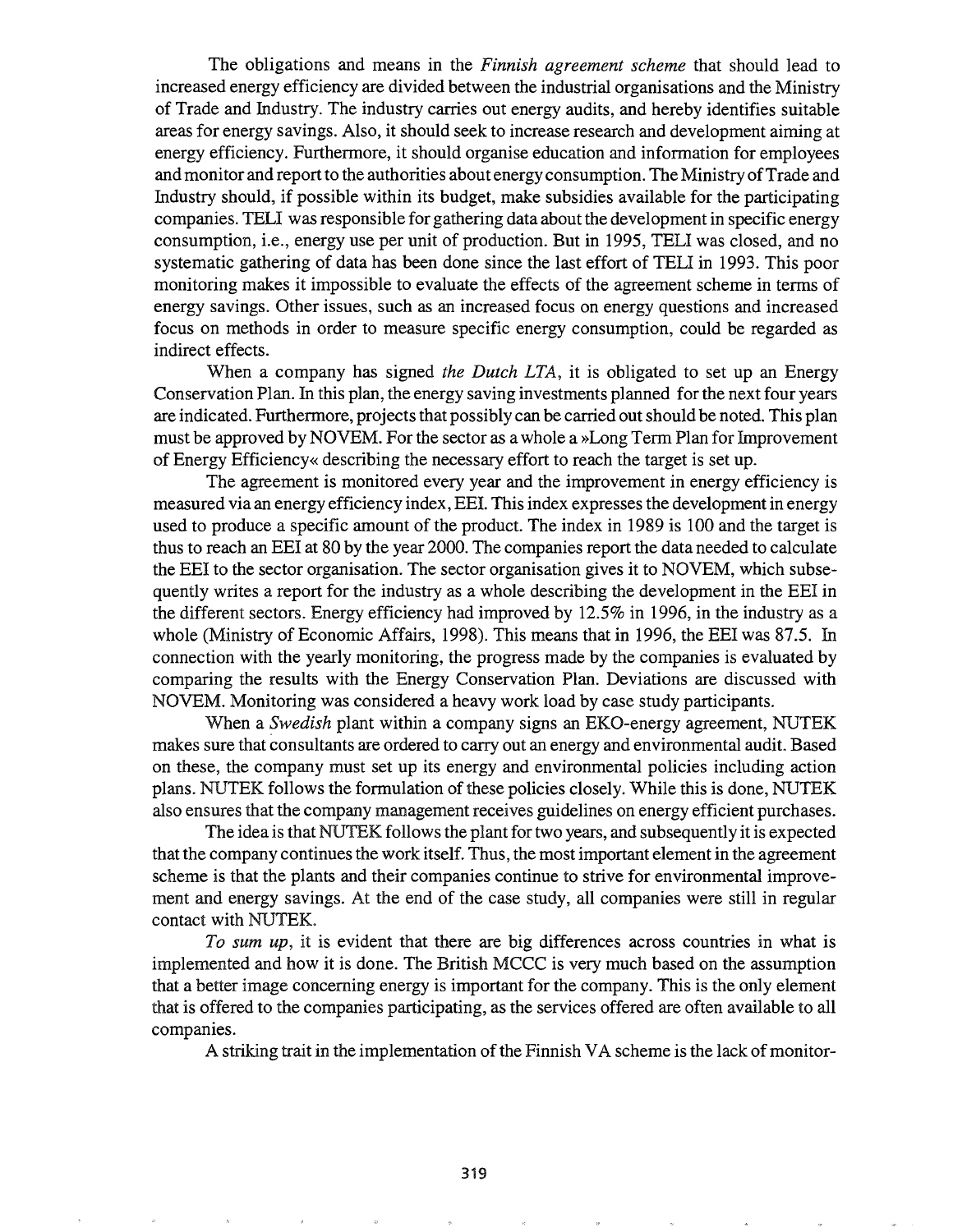ing and control ofwhether the parties fulfil their obligations. This is done more systematically in Denmark and the Netherlands. Especially in the Netherlands, a big effort is made in monitoring the development and quantifying the results. As regards the implementation of the Dutch scheme in general, it is based on well-described procedures for carrying out and monitoring energy saving projects. The efforts made by the Danish participating companies are self-reported and monitored by the authorities.<sup>7</sup>

The targets in investigated agreements divide the five cases into three groups. The Dutch and Finnish agreements have targets concerning improvements in energy efficiency, whereas the Swedish and British targets concern improved procedures in the companies. Finally, the target in the Danish case is the identification and implementation of energy saving projects.

## A Normative Assessment

As voluntary agreements are new policy instruments, experience and evaluations of agreements are scarce. Also, theoretical insights about voluntary agreements are limited. However, normative criteria have been set up (European Commission 1997, IEA 1997, Ekins 1998 and Kræmer & Hansen 1998). These criteria describe conditions needed in order to set up an effective agreement. On the basis of these (quite similar) criteria, we have created seven in order to focus the discussion on the most central elements of the course of an agreement. The criteria (a to g) are presented below and related to the five agreement schemes.

a. The government should have an agency close enough to industry to understand both the concerns and potential of business but in tum under the control of an upper administrative branch to limit collusion (agency capture).

In all the five schemes analysed there is a public agency close to the industry, e.g., the Danish Energy Agency. The agencies close to the industry can have different roles: A general administrative role, like in Great Britain, Denmark and Finland; or a more technical role concerning saving potentials and technological development as in NUTEK in Sweden and NOVEM in the Netherlands. In the schemes, where the agencies have a more administrative role, external consultants are often used, e.g., from ETSU<sup>8</sup> and BRECSU<sup>9</sup> in Great Britain. There are, of course, also in all countries (and at ED level) agencies that in principle promote the competition and try to limit collusion. We do not know whether these »antitrust agencies«, have played a role in assessing the analysed schemes, but our impression is that they have not.

b. A statement should be presented concerning rights and responsibilities of all parties, and improvement targets and procedures should be clear for the participating companies.

The first impression of the schemes is that the roles and the rights are clear in the sense that the seven commitments in the MCCC are clear, the assumed efficiency increases in the

 $^7$  Furthermore, two evaluations have been carried out by independent research organisations: Krarup, Signe; Mikael Togeby & Katja Johannsen (1997): *De ff/Jrste aftaler om energieffektivisering* - *Erfaringerfra 30 aftalerindgaet i* 1996, and Pedersen, Preben Buhl; Christina Ingerslev, Mikael Togeby & Gert Abe (1998): *Evaluering af energiaftalernes effekt*, AKF, Dansk Energi Analyse & Rambøll.

 $8$  ETSU: The Energy Technology Support Unit.

 $9^9$  BRECSU: The Building Research Energy Conservation Support Unit.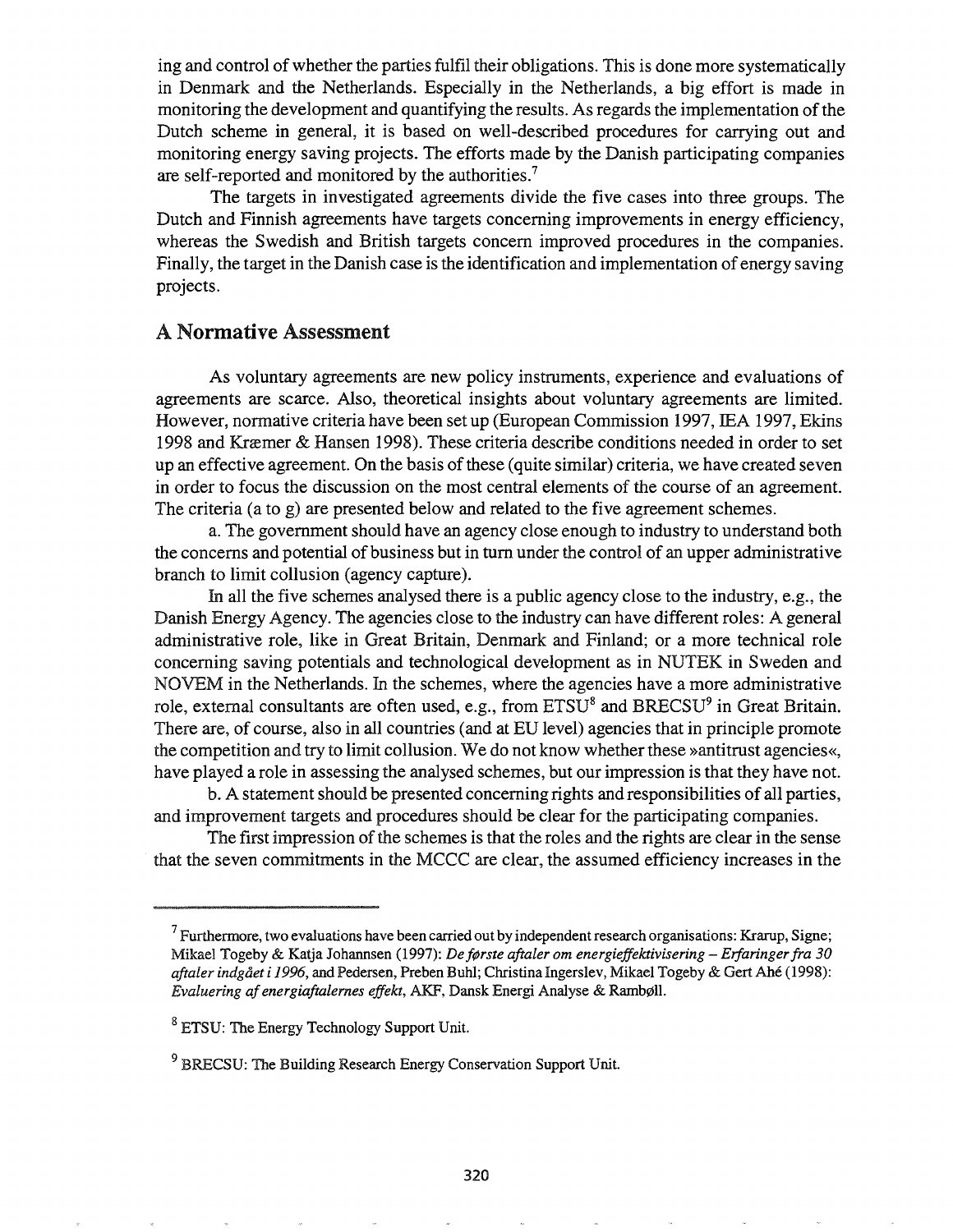Dutch and the Finnish schemes are clear, and the investment criteria in the Danish scheme are clear. But in many cases, much room is left for interpretation, at the company level. That holds for all the commitments in the MCCC and the definition of the projects in the Danish agreements. The overall targets in the Swedish agreement scheme are defined in general terms giving the companies flexibility to set goals which vary from general formulations to quantitative goals concerning energy efficiency. In the Finnish scheme there are different targets depending on type of energy use  $-$  heat or electricity  $-$  and on the size of the company  $-$  small and medium-sized enterprises or large companies - which complicate monitoring.

c. Environmental interests should be sufficiently organised and informed concerning the environmental performance and potentials of companies and industrial sectors.

The environmental interests could play different roles, depending on the type of the agreement scheme. When the overall general targets are negotiated in some kind of alternative democratic process, the environmental movements should balance the industrial interest. -When the targets are set in the normal way through parliament, the environmental interest could playa role in the monitoring of the agreements. In our cases, environmental organisations have not at all been an important part of the process. This holds for both the overall target setting and for monitoring.

d. Before adopting reduction targets, procedures or investment criteria, an independent estimation of business as usual should be made.

To make sensible targets at national level, an independent estimation at sector or company level seems logical, in a rational policy process.<sup>10</sup> But the agreement schemes are typically not, as described above, decided after such a rational policy process. In some of the schemes the business-as-usual baseline plays a role in the negotiations about a reasonable goal for the efficiency improvement or definitions of reasonable investment criteria. Independent estimations of business as usual are also seen as part of an evaluation (e.g., Rietbergen et aI., 1998). But we have not seen independent estimations of business as usual before adopting targets.

e. A system involving concerned parties, independent ofindustry, should be established to monitor and verify progress towards, and the achievement of, targets.

In a very broad understanding of the term, all the agreements have been »monitored«. But the Finnish monitoring unit, TELl, only operated from 1992 to 1995. In Great Britain the MCCC has been monitored as part of a general survey. But this survey is neither part of the MCCC, nor has it any consequences for the companies in the MCCC. The Swedish companies concluding an agreement are »followed« in two years by a consultant from NUTEK. The Danish and the Dutch are continuouslymonitored, but based on reporting from the companies. Only aggregated figures from the monitoring are available to third parties.

Thus, monitoring independent of industry is not carried out in any of the agreement schemes, but the monitoring in The Netherlands and Denmark seems to give an adequate picture of the development.

f. Broad sectoral coverage and participation from both large and small companies and support from sectoral associations should be present.

On the surface, the Dutch, the Finnish and the Danish agreements appear to have a

 $10$  A rational process follows the following steps: 1. Identification of the problem, 2. Analysis of benefits and costsrelated to alternative solutions, and 3. Decision. For a thorough description ofthis decision-making process, its assumptions and the critique of it, see e.g. Dom & Phidd (1983).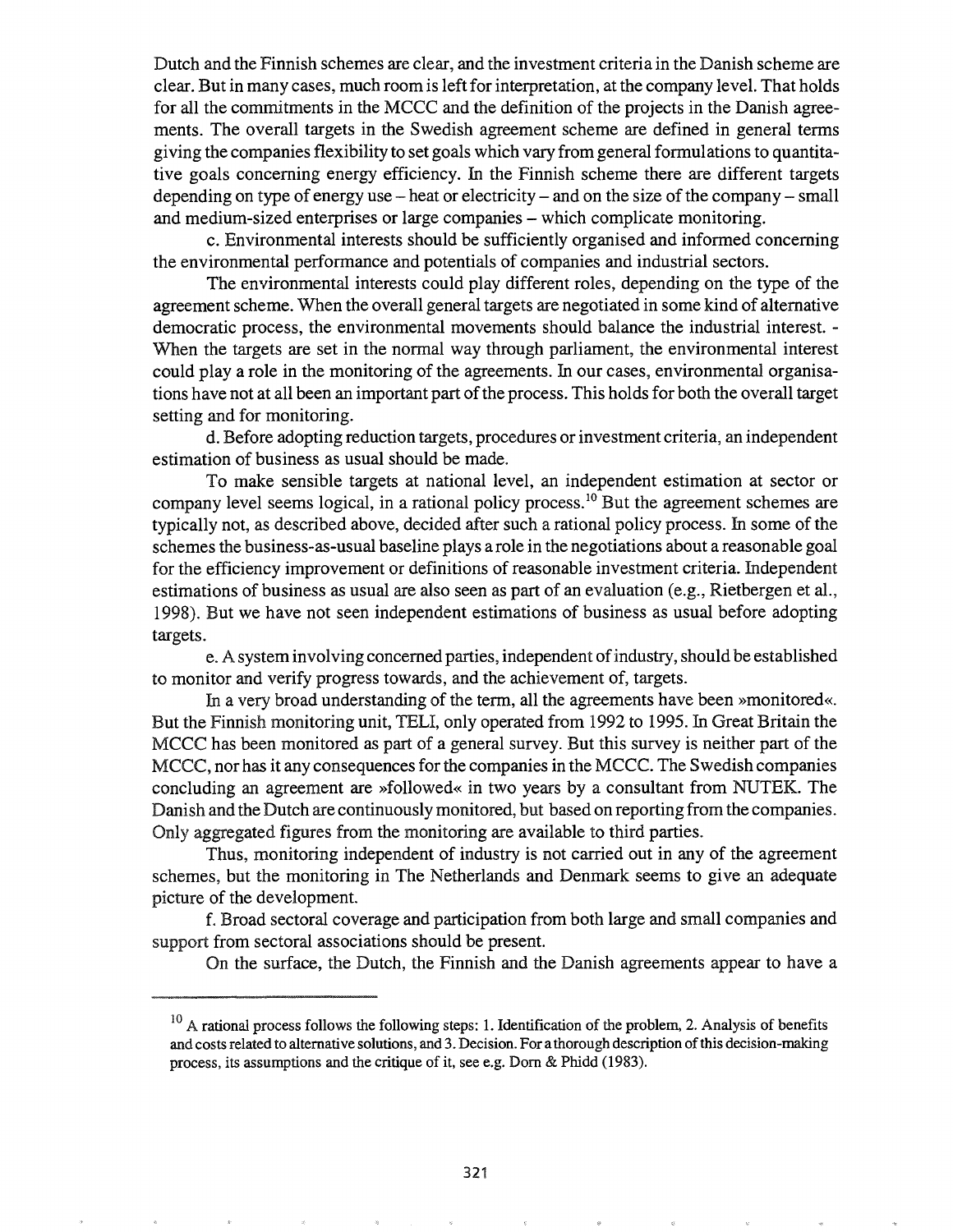broad sectoral coverage. For the Dutch, this also holds in practice; for the Danish, this is only true when the Danish scheme is seen as part of the combined Danish  $CO<sub>2</sub>$  tax and agreement scheme. With some uncertainty and based on few observations (Hansen et aI., 1998) we conclude that the actual coverage of the Finnish 1992 scheme is much smaller than the theoretical. In theory, probably at least 75% of the industrial Finnish energy consumption should be covered. The Swedish scheme covers less than  $2\%$  of the Swedish energy consumption. So whatever effect the Swedish scheme has on the companies signing up the scheme cannot be considered a general policy instrument. This also holds true for the British MCCC that covers 10% of the energy use in Great Britain. On the other hand a scheme with a narrow focus (specific kind of end-use or specific branches), could be very useful within the focus, but it is something different from a general national policy instrument like the Dutch one.

g. There should be a feedback mechanism for imposing sanctions in the event of noncompliance

Feed back and sanctions in the event of non-compliance only exist in the Danish and the Dutch schemes. There are no sanctions in the other schemes. In the Danish scheme the sanction consists of a tax payment. Energy price increases 20% when the tax reimbursement is cancelled, and is thus a big axe for a little offense. This sanction has only been used once up till now (1998). The sanction in the Dutch case is regulation ofthe companies concerning energy efficiency, administered by the provinces instead of by NOVEM and the Ministry of Economic Affairs. This sanction has not been used, and it must under all circumstances be considered a very weak sanction.

*All in all,* looking at the agreement through these glasses, they do not look very good. Through the glasses of the seven criteria, the Dutch and the Danish schemes come out as the winners. According to these criteria, the Danish and the Dutch only fail completely in relation to involvement ofthird parties. Looking at the discussion above, it is easily seen that the other schemes have problems with scope, unclear targets and monitoring..

There are limitations to this conclusion.. Passing the above criteria only tells something about the outcome, if the theory of efficient policy instruments behind the criteria is valid and relevant.. Even if all the organisations mentioned in criterion 1 are in place, it is not a guarantee that the agency close to industry has the necessary information, or that »the antitrust agency« controls collusion properly. And an agreement scheme fulfilling all the criteria above, but with ambitions very close to business as usual, will not make a difference.

And other glasses could be used. Voluntary agreements could also be considered an early instrument in a new policy area in situations where a more coercive regulation with taxes or prohibitions is impossible (Dom and Phidd 1983). Moving successively from the least coercive instrument to the most coercive instrument is considered a normal political process: Thus, politicians tend to start with a policy instrument like a voluntary agreement and can end up many years later with taxes. Through these glasses rather weak voluntary agreements could be a reasonable, and perhaps the only possible, first step in a new policy area as the public intervention in the industrial energy use..

### Acknowledgements

The research behind this paper, has been funded by the Danish Energy Agency through The Energy Research Programme and by the European Commission under two contracts with the DG XII; Science, Research and Development; through The Joule Research Programme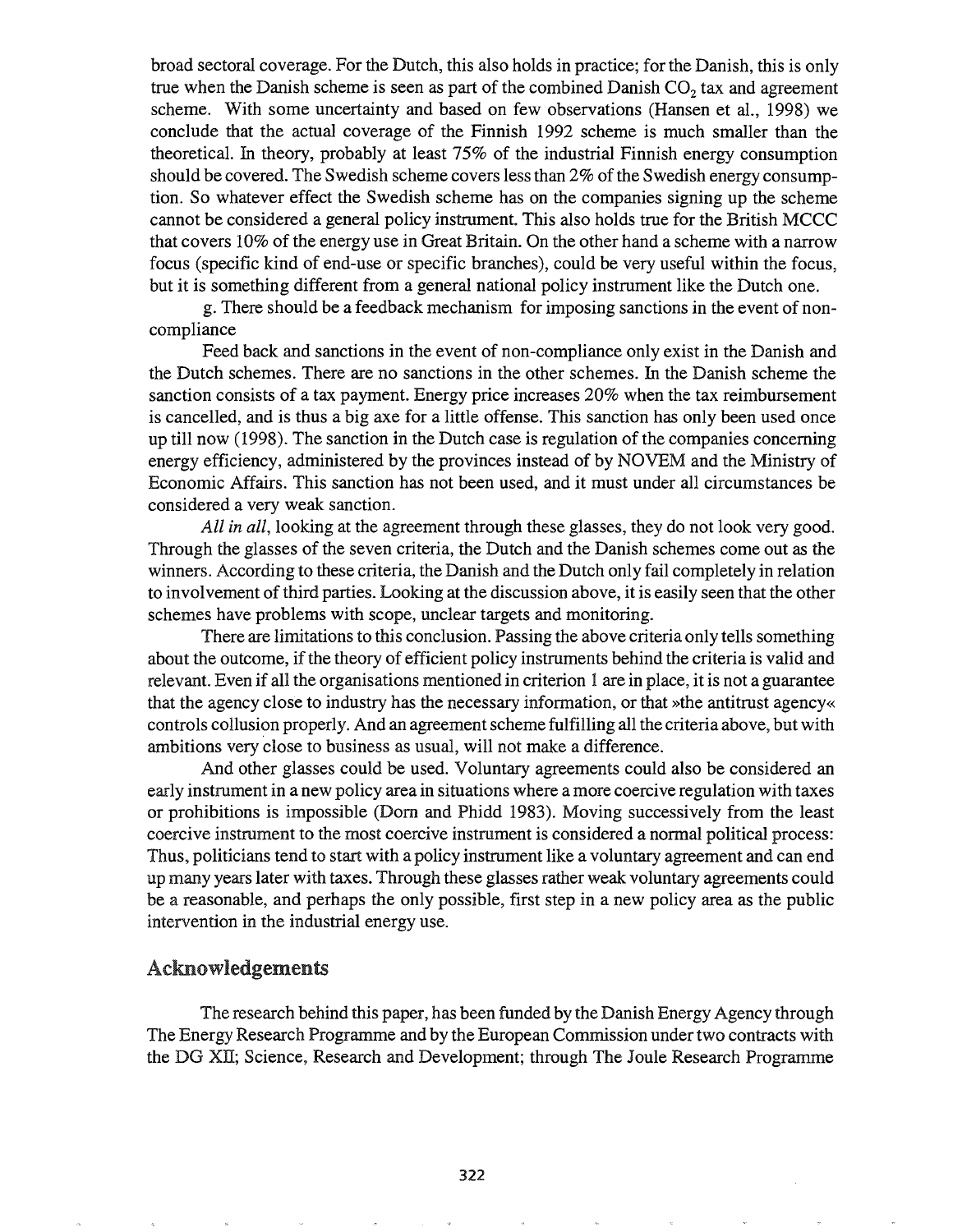(Contract No JOS3-CT97-0021 , the VAIE project) and through The Environment and Climate Programme (Contract ENV4-CT97-0559, the CAVA, Concerted Action).

We would like to thank our colleges, Signe Krarup, Trine Pipi Kræmer and Mikael Togeby (all AKF) and Clifford Russell from Vanderbilt Institute for Public Policy Studies in Tennessee for helpful comments to the paper. Finally, we thank Lena Grandell, Motiva in Finland, for valuable information about the Finnish agreement schemes.

# References

- BMRB International Ltd. 1995. *Top Management Attitudes to Energy and the Environment.* Haddley House 79-81, Uxbridge Road, Ealing, London W5 5SU.
- Dom, G. Bruce and Richard W. Phidd. 1983. *Canadian Public Policy: Ideas, Structure, Process.* Toronto, New York: Methuen.
- Ekins, Paul (ed.). 1998. *Voluntary Approaches.* Environmental Policy Briefs Number 1. Paris: CERNA.
- Hansen, Kirsten, Anne Katrine Kehler Holst, and Signe Krarup. 1998. *Frivillige aftaler om energieffektivisering i England, Finland, Holland og Sverige.* Copenhagen: AKF Forlaget.
- IEA. 1997. *Voluntary actions for energy-related*  $CO<sub>2</sub>$  *abatement*. Energy and Environment. Paris: Policy Series.
- Johannsen, K.S., M.S. Thomsen, J.W. Christiansen, and A. Axholm. 1995. *Historien om*  $CO_2$ *afgiften*pa *erhvervene* - *en analyse afen politisk beslutningsproces.* Roskilde University: Department of Social Sciences.
- Krarup, Signe, Mikael Togeby, and Katja Johannsen. 1997. *De første aftaler om energieffektivisering* - *Erfaringerfra 30 aftaler indgaet* i 1996. Arbejdspapir. Copenhagen: AKF Forlaget.
- Krarup, Signe and Anders Larsen. 1998. *Energieffektivisering gennem aftaler.* Copenhagen: AKF Forlaget.
- Kræmer, Trine Pipi and Kirsten Hansen. 1998. *Framework for Country-Studies, the VAIEproject, Voluntary Agreements* - *Implementation and Efficiency.* Copenhagen: AKF Forlaget.
- Larsen, Anders, Signe Krarup, and Trine Pipi Kræmer. 1998. *A Policy Analysis of Voluntary AgreementsforEnergy Efficiency in Industry.* Asilomar, California: Proceedings ofthe ACEEE Summer Study 1998.
- Ministry of Economic Affairs, the Netherlands. 1998. *Long Term Agreement on Energy Efficiency, Progress in 1996.*